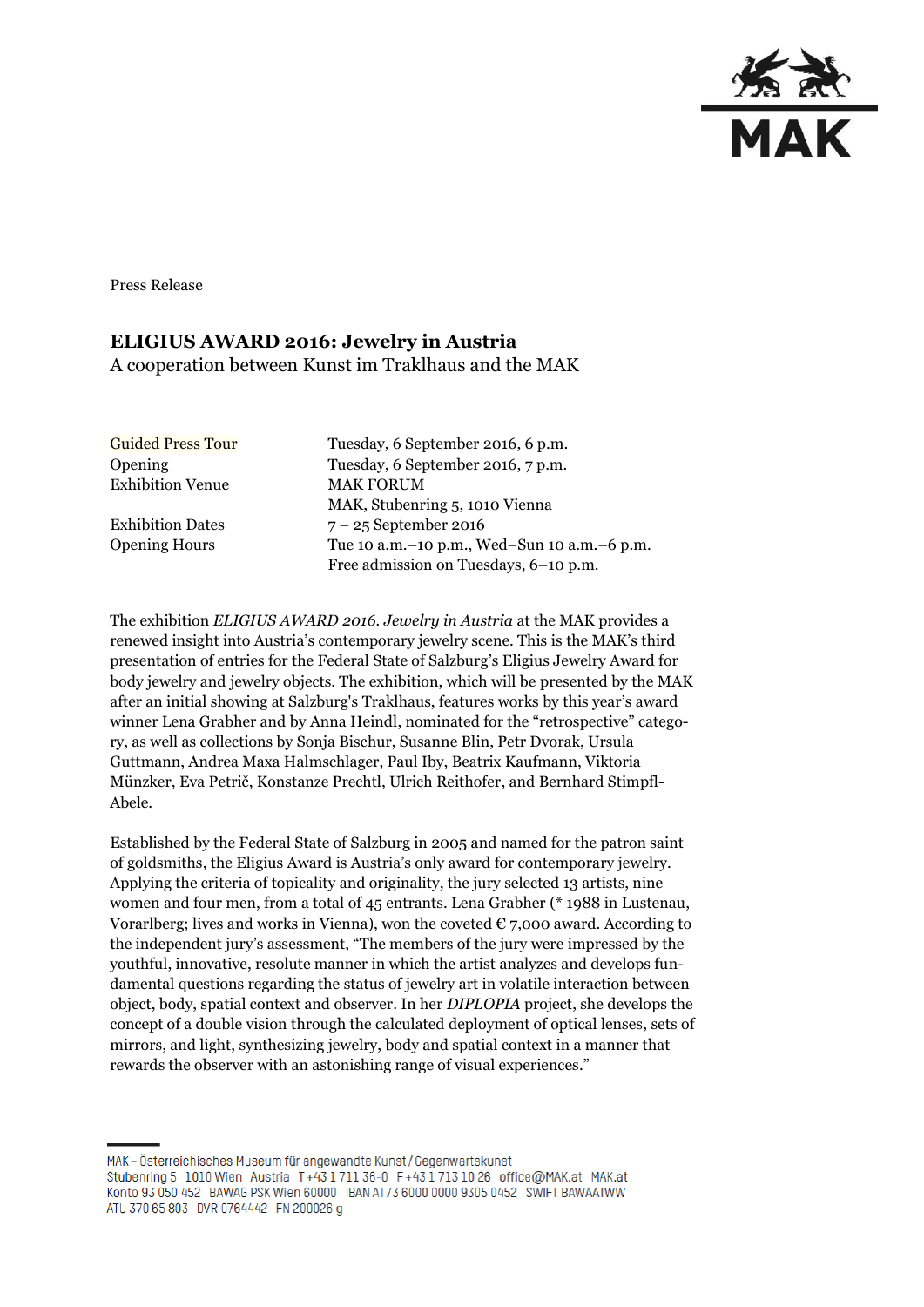

This year, for the second time, a renowned jewelry artist has been honored under the category "retrospective." Complementing contemporary trends in Austrian jewelry art, the category honors work that has long enjoyed a reputation for success. The jury unanimously selected Anna Heindl (\* in Perg, Upper Austria; lives and works in Vienna) for this honor, noting that "in her works, Anna Heindl brilliantly reconciles the demands imposed by the jeweler's trade with the artist's vision. Her work always bears her personal signature without ever falling into a routine. Her collections and thematic emphases are unfailingly innovative, and in each case one can feel both the delight and the sagacity with which she approaches and realizes her chosen themes." The MAK shows works by Anna Heindl dating from the late 1970s to 2016.

The Eligius Award was conferred this year for the fifth time. The jury consisted of Heidemarie Caltik, curator, MAK Design Info Pool Collection; Cornelie Holzach, director of the renowned Pforzheim Jewelry Museum, Germany; and Ina Stegen, founder of Salzburg College and jewelry collector. Previous awardees were Susanne Hammer (2005), Helfried Kodré (2007), Petra Zimmermann (2010), and Benedikt Fischer (2013). All Eligius Award winners as well as participating artists in this year's competition Sonja Bischur and Andrea-Maxa Halmschlager are already represented by selected works in the jewelry section of the MAK Metal Collection.

The exhibition catalog, entitled *5. Eligius-Schmuck-Preis des Landes Salzburg 2016* and published by Traklhaus, is available for  $\epsilon$  4 at the MAK Design Shop.

Press photos on the exhibition are available for download at MAK.at/press.